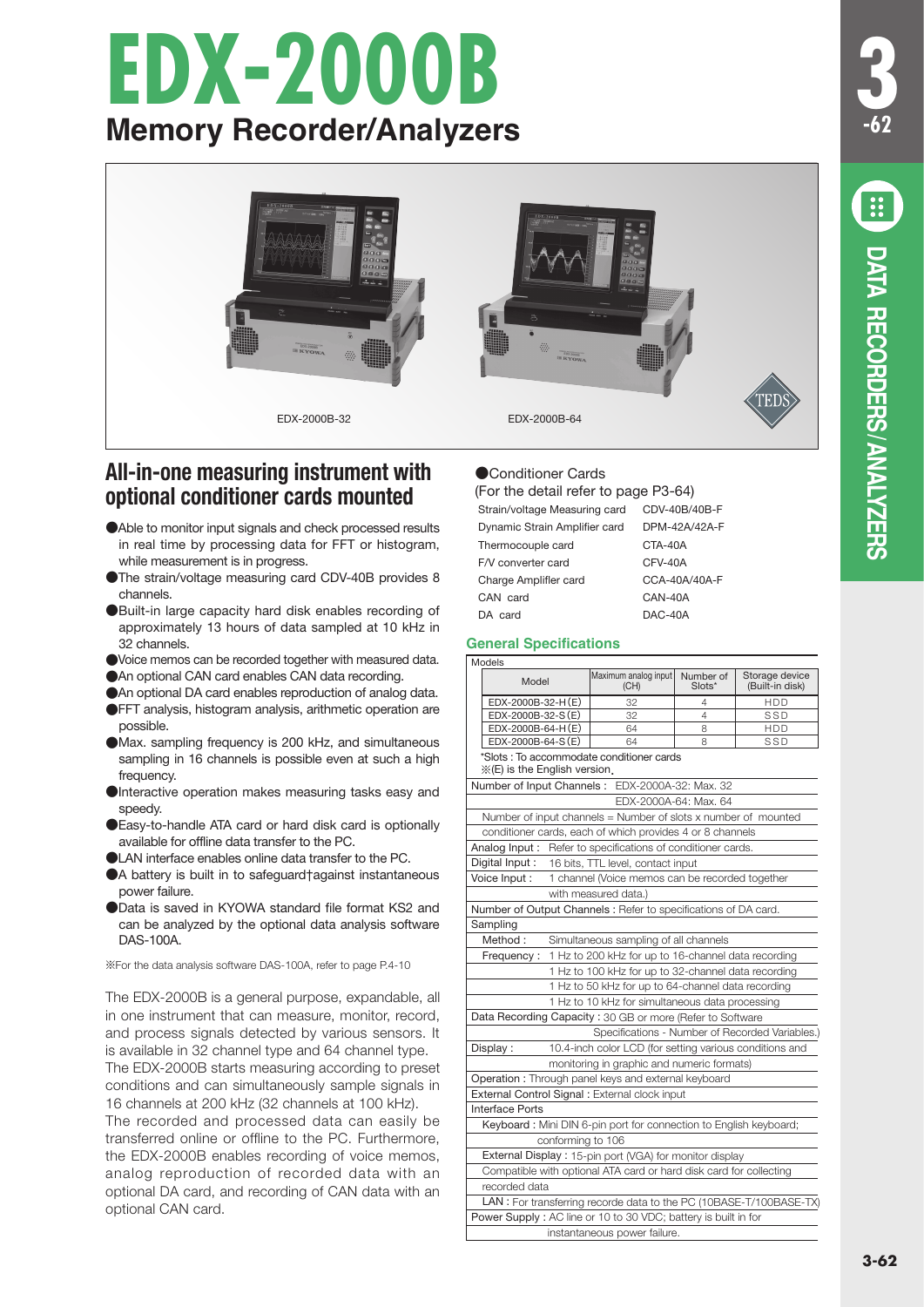| Current Consumption: With the CDV-40B card mounted to all channels             |                      |                                       |              |
|--------------------------------------------------------------------------------|----------------------|---------------------------------------|--------------|
| and with full load                                                             |                      |                                       |              |
|                                                                                | Power Supply         | EDX-2000A-32                          | EDX-2000A-64 |
|                                                                                | 100 VAC, 50Hz        | 2.3A                                  | 2.8A         |
|                                                                                | 200 VAC, 50Hz        | 1.3A                                  | 1.5A         |
|                                                                                | 12 VDC               | 8.0A                                  | 9.4 A        |
|                                                                                | 24 VDC               | 3.8A                                  | 4.6 A        |
| Operating Temperature/Humidity Range: 0 to 40°C, 20 to 80%RH                   |                      |                                       |              |
| (noncondensing)                                                                |                      |                                       |              |
| Storage Temperature Range: -20 to 60°C                                         |                      |                                       |              |
| Vibration Resistance: $29.42 \text{ m/s}^2$ (3 G), 5 to 55 Hz (when operating) |                      |                                       |              |
| 49.03 m/s <sup>2</sup> (5 G), 5 to 55 Hz (when not operating)                  |                      |                                       |              |
| Shock Resistance:<br>196.1 m/s <sup>2</sup> (20 G)/11 ms                       |                      |                                       |              |
| Dimensions & Weight                                                            |                      |                                       |              |
| EDX-2000A-32: 350(W) x 132(H) x 300(D) mm (excluding protrusions),             |                      |                                       |              |
| approx. 12 kg                                                                  |                      |                                       |              |
| (with 2 units of 8-channel CDV-40B mounted)                                    |                      |                                       |              |
| EDX-2000A-64: 430(W) x 156(H) x 300(D) mm (excluding protrusions),             |                      |                                       |              |
| approx. 13 kg                                                                  |                      |                                       |              |
| (with 2 units of 8-channel CDV-40B mounted)                                    |                      |                                       |              |
|                                                                                |                      |                                       |              |
|                                                                                | Standard Accessories |                                       |              |
|                                                                                |                      | Digital input card DIB-40A (built in) |              |
| AC power cable P-18 (with conversion adapter CM-33)                            |                      |                                       |              |
|                                                                                | DC power cable P-70  |                                       |              |
| Simplified Instruction Manual                                                  |                      |                                       |              |

Optional Accessories

Instruction manual (CD-R)

Dummy panel EDX2000-DUMMY Remote control unit RCU-40A Synchronous cable N-94 (Synchronous measurement in a maximum 640 channels is possible by connecting 10 units.) 8-channel bridge box Data Analysis Software DAS-100A

## **Note:** For LAN connection

Use 2 straight cable and LAN Hub

### **OREMOTE CONTROL UNIT RCU-40A**

| Control Functions REC: |                                   | Starts data acquisition |
|------------------------|-----------------------------------|-------------------------|
|                        | PAUSE:                            | Pauses data acquisition |
|                        | STOP:                             | Stops data acquisition  |
|                        | " VOICE MEMO": Records voice memo |                         |
| (microphone built in)  |                                   |                         |
| LED Lamps:             | REC, PAUSE, VOICE MEMO            |                         |
| Cable Length:          | 1.5m                              |                         |

### **OSOFTWARE SPECIFICATIONS**

#### ■**Setting Measuring Conditions**

| Measuring Channel Conditions: Measuring channel, range, high-pass            |
|------------------------------------------------------------------------------|
| filter, low-pass filter, calibration coefficient, offset, unit, channel name |
| <b>Measurement Modes</b>                                                     |
| Manual measurement: Manually starts measurement through panel                |
| keys or remote-control unit.                                                 |
| Trigger measurement: Automatically starts measurement when the               |
| preset trigger conditions are satisfied.                                     |
| Interval measurement: Automatically starts measurement at the                |
| preset time intervals.                                                       |
| Settng Sampling Frequency                                                    |
| Number of Measurements:                                                      |
| 2 to hard disk remaining capacity (sampling at 1 to 10,000 Hz)2 to           |
| 2,000,000,000 (approx. 4 GB, sampling at 16,384 to 200,000 Hz)               |
| Test Information : Test title, date/time, comment, items/ contents           |
| Saving and Reading Measuring Conditions                                      |
| Measurement and Data Acquisition                                             |
| <b>Monitor Modes</b>                                                         |
| Numeric: Measured values are digitally indicated.                            |
| Y-Time graph : 1, 2, 3 or 4 graphs are displayed on a single screen.         |
| Bar graph: Values of all channels (max. 64) are displayed on bar graph.      |
| X-Y graph: 1 or 2 graphs are displayed on a single screen. Each graph        |
| may be traced as a relative graph with 4 channels.                           |

| Processing Data under Measurement                                                  |
|------------------------------------------------------------------------------------|
| Types of simultaneous analysis :                                                   |
| FFT analysis, histogram analysis                                                   |
| Either one can be selected during monitoring or recording.                         |
|                                                                                    |
| <b>FFT Analysis</b>                                                                |
| Types of FFT analysis:<br>Linear spectrum, power spectrum,                         |
| cross spectrum, auto-correlation,                                                  |
| cross-correlation                                                                  |
| Number of analyzed data: 256, 512, 1024, 2048                                      |
| Window functions: OFF (square window), hanning, hamming,                           |
| Fejer, Blackman, Gaussian                                                          |
| <b>Histogram Analysis</b>                                                          |
| Types of histogram analysis : Max/Min, Peak/Valley, 1D rainflow,                   |
| 2D rainflow                                                                        |
| Number of Slices: 1D: 16 (±8), 32 (±16), 64 (±32),                                 |
| 128 (±64),256 (±128)                                                               |
| 2D: 16 (±8), 32 (±16)                                                              |
| Hysteresis:<br>2 to preset number of slices                                        |
| Offset:<br>Can be set for the Max/Min analysis method.                             |
| Data Reproduction                                                                  |
|                                                                                    |
| Graphic Display                                                                    |
| Types of Graph                                                                     |
| Y-Time graph : 1, 2, 3 or 4 graphs on a single screen                              |
| X-Y graph : 1 graph is displayed on a single screen; the graph                     |
| may be traced as a relative graph with 8 channels.                                 |
| All channels graph : Max. 16 channels/screen                                       |
| Graphic display conditions: Display channel(s), scale, number of                   |
| values to be displayed, auxiliary line, etc.                                       |
| Graph control: Scroll, cursor operation and value indication,                      |
| zoom in/zoom out, all data display/magnification,                                  |
| playback of voice memos, etc.                                                      |
| Saving and reading display conditions                                              |
| Editing Data File                                                                  |
| Data: Changing and editing recorded measurements (The number of                    |
| measurements which can be edited at a time is limited.)                            |
| Header: Changing the header information (date/time of data                         |
| acquisition, calibration coefficient, offset, unit, comment,                       |
| channel name)                                                                      |
| Saving formats: KYOWA standard KS2, CSV, Excel                                     |
|                                                                                    |
| Conversion to ASCII (CSV) format : Possible                                        |
| Saving as a different file : Possible                                              |
| Extracting: Possible to save a desired portion of the data file as a               |
| different file                                                                     |
| Statistic processing: Possible to display and save maximum,                        |
| minimum, average and standard deviation of                                         |
| the recorded data                                                                  |
| Analog output : Possible to reproduce recorded analog data through                 |
| the optional DA card                                                               |
| ∎Analysis                                                                          |
| <b>Arithmetic Operation</b>                                                        |
| Arithmetic operation is performed between desired channels in max.                 |
| 2 data files and the results are saved in a designated file.                       |
| Setting Items                                                                      |
| Calculating File Name(s) : Designate 1 (A) or 2 (A and B) data files.              |
| For 2 data files, the sampling frequency should be the same.                       |
| File Name of Calculated Results : Designate the file name to save                  |
| results of arithmetic operation.                                                   |
| Operating Channels: Analog channels only (A01 to A64, B01 to B64)                  |
|                                                                                    |
| e.g. "A06" indicates channel 6 of file A and "B28," channel 28 of file B.          |
| Channels of Calculated Results : Max. 32 (C01 to C32)                              |
| (C**;** indicates the expression description channel.)                             |
| e.g. C06 = (expression) makes the operated result saved in channel C06.            |
| Expression : Designate expression f () in $C^{**} = f(A^{**}, B^{**}).$            |
| The expression should be within 60 digits.                                         |
| The number of expressions (channels of calculated result)                          |
| available for setting is maximum 192.                                              |
| Unit: A desired engineering unit can be designated for the calculated result.      |
| Channel Name: Comment on the channel of calculated result                          |
| Operators and Expression                                                           |
| Operators : $+$ , $-$ , $*$ , $/$ , trigonometric functions, logarithmic function, |
| exponential function, rosette function                                             |
| Remarks : Parenthesis (up to level 3) and variable cannot be used.                 |
| "+" and "-" are also effective as signs (e.g.-5.7, -A15).                          |
| Any calculated result (channel) cannot be used for any                             |
| expression of other channel of calculated result. Also,                            |
|                                                                                    |
| any recursive processing is not possible.                                          |
| (e.g. C10 = C01 + C02, C12 = C12 + 3,1415 cannot be used.)                         |
| Saving and reading calculating conditions                                          |